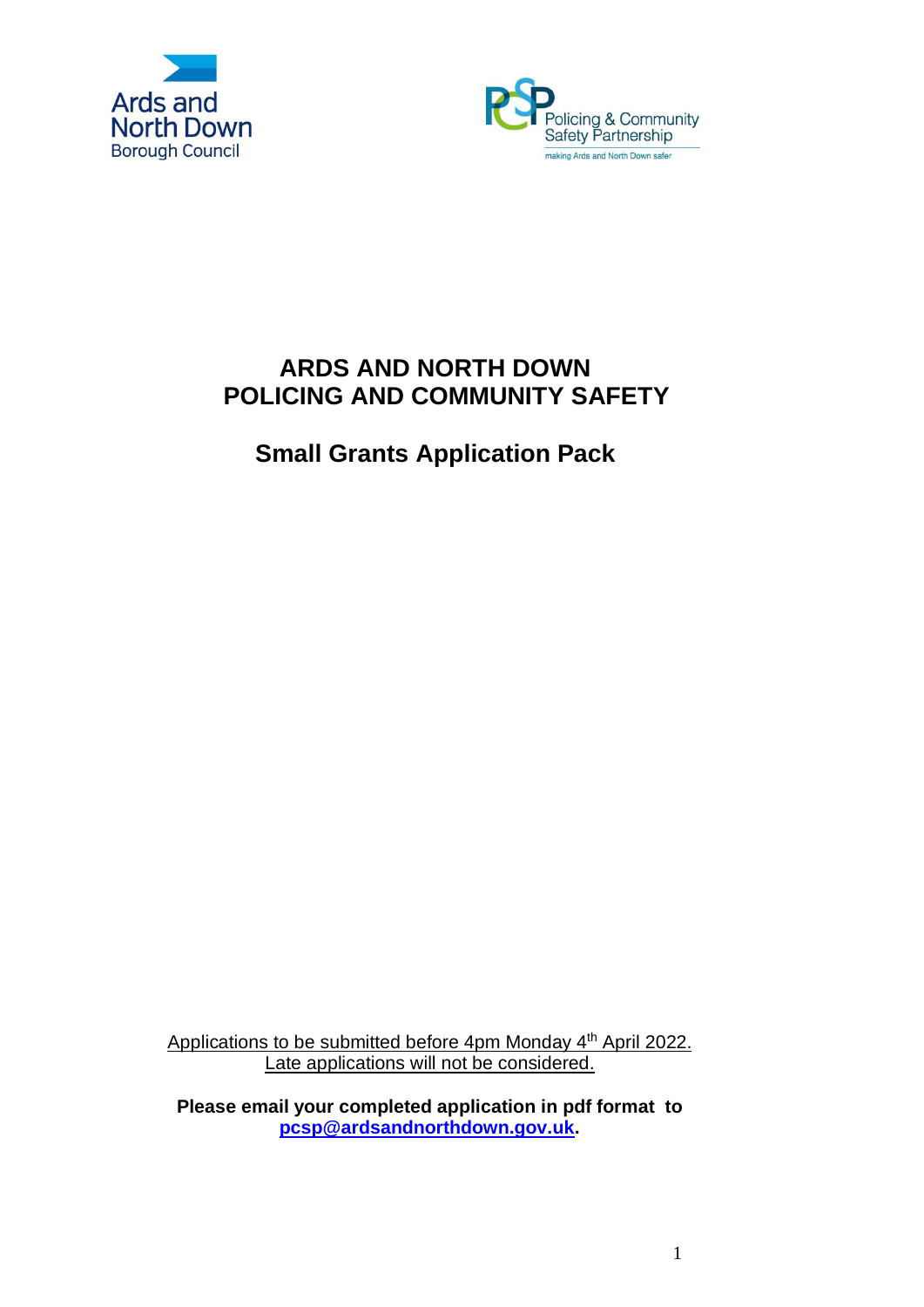



# Policing Community Safety Partnership **Small Grants Guidance Notes 2022-23**

**Programme Information.**

## **The Policing Community Safety Partnership (PCSP)**

The PCSP is a Committee consisting of local Councillors, independents and statutory agency representatives funded by the Department of Justice and the Policing Board. The aims of the PCSP are to improve community safety by tackling crime and anti-social behaviour and to support initiatives which seek to increase confidence in Policing. Each year the PCSP Committee agree an Action Plan which includes the creation of a small grants programme to fund local initiatives aimed at addressing levels of Anti-Social Behaviour (ASB).Currently the new 2022 – 2023 action plan is being reviewed by the DOJ and Northern Ireland Policing Board with approval expected in April / May 2022. The total amount allocated to the small grants programme is £30k with the maximum amount to be awarded to each project £5K.

## **Please note that funding for successful applicants is conditional and subject to the necessary budgets being secured by the PCSP.**

## **The ASB Small Grants Programme**

**Diversionary and detached youth engagement projects targeting areas of ASB need within the Borough. The purpose of these small grants is to develop community safety awareness amongst young people to tackle ASB in local neighbourhoods and encourage positive lifestyles.**

Projects must demonstrate that they address ASB in hotspot areas where groups gather and engage in a range of negative behaviour including substance abuse, criminal damage, disruption, nuisance, street drinking, trespassing, drug trafficking and rowdy or inconsiderate behaviour.

Details of PSNI recorded ASB incidents in the Borough can be accessed by going online to the Police web site below.

Enter the post code of the target area and edit the crime type and time period to highlight hotspots and trends.

[https://www.police.uk/pu/your-area/.](https://www.police.uk/pu/your-area/)

Applications will be assessed by a PCSP panel and recommendations will be considered by the PCSP Committee.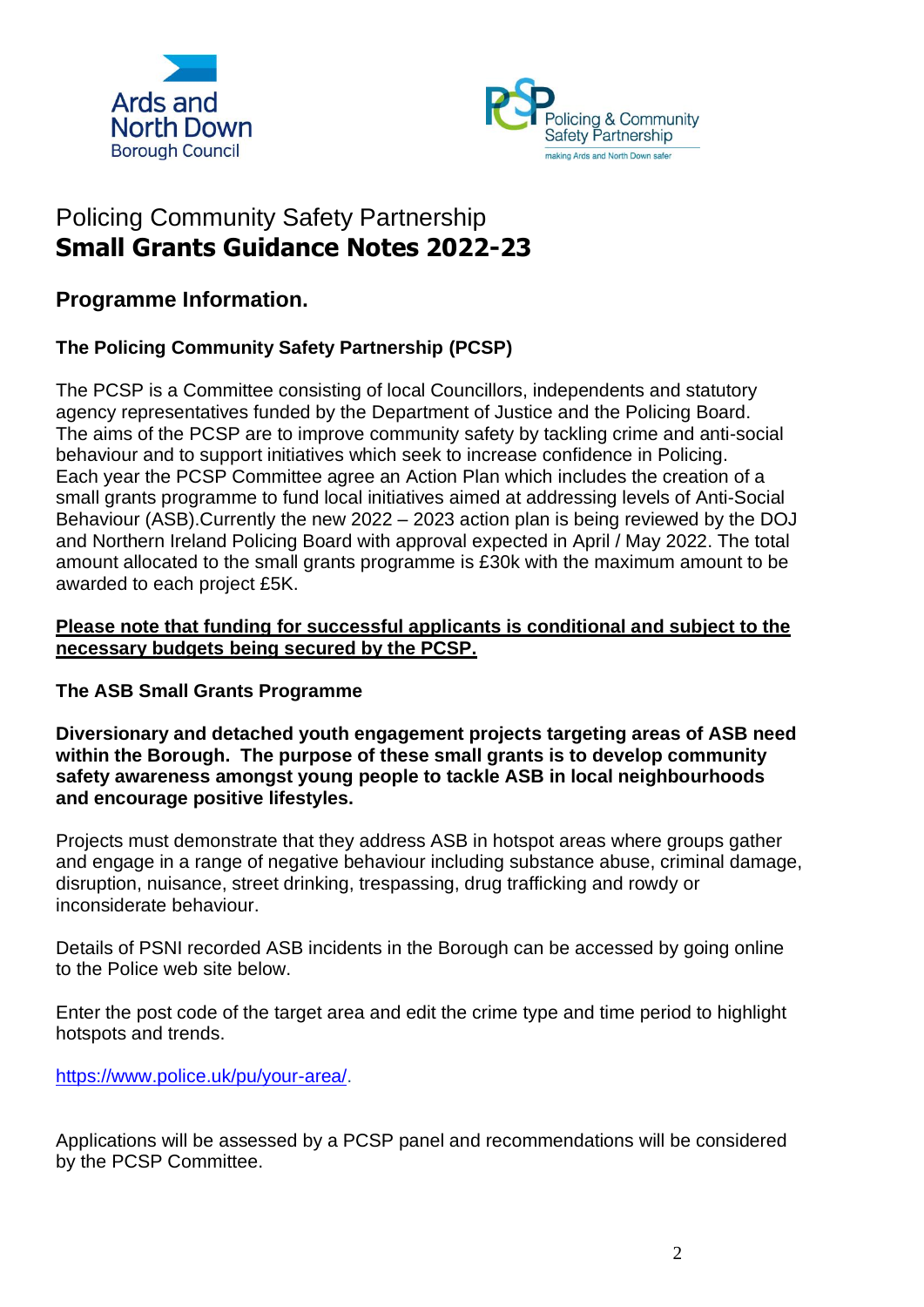



During the past year projects funded by the PCSP small grants programme have included mid night soccer, after schools' projects in ASB hotspot areas and supporting youth work in Comber and the peninsula targeting detached teenagers.

The PCSP committee are aware of the challenges facing organisations post Covid 19 adhering to guidelines whilst delivering group work programmes, all successful applications must be delivered within Government Guidelines.

All successful applications will be reviewed before Letters of Offer are issued regards their deliverability against current Covid 19 guidelines and any amendments to the project will be mutually agreed.

## **Scoring of applications**

Your responses for each of the 6 questions will be given a score out of 5 using the scoring matrix detailed in the table below.

Each question will have a weight and the score converted into a percentage. The maximum percentage when all scores are calculated will be 100%. For example, question 1 will be scored using the matrix below and the score of 5 as an example multiplied by a weighting of 6 to support a value of 30%, a score of 4 would equate to 24% etc. Note that all questions are weighted differently, the value indicated beside the question title.

| <b>Measure</b>                                                                                                                                  | <b>Score</b> |
|-------------------------------------------------------------------------------------------------------------------------------------------------|--------------|
| Excellent response that meets the requirement. Indicates an excellent response<br>with detailed supporting evidence and no weaknesses.          | 5            |
| A good response that meets the requirement with good supporting evidence.<br>Demonstrates good understanding of the requirement.                | 4            |
| The response generally meets the requirement but lacks sufficient detail to<br>warrant a higher mark.                                           | 3            |
| A response with reservations. Lacks convincing detail to demonstrate that the<br>proposed response will meet the requirement.                   | 2            |
| An unacceptable response with serious reservations. Very limited detail to<br>demonstrate that the proposed response will meet the requirement. |              |
| The applicant failed to address the question.                                                                                                   |              |

If you require further information contact Alan McCay 07748148796 or email [pcsp@ardsandnorthdown.gov.uk.](mailto:pcsp@ardsandnorthdown.gov.uk)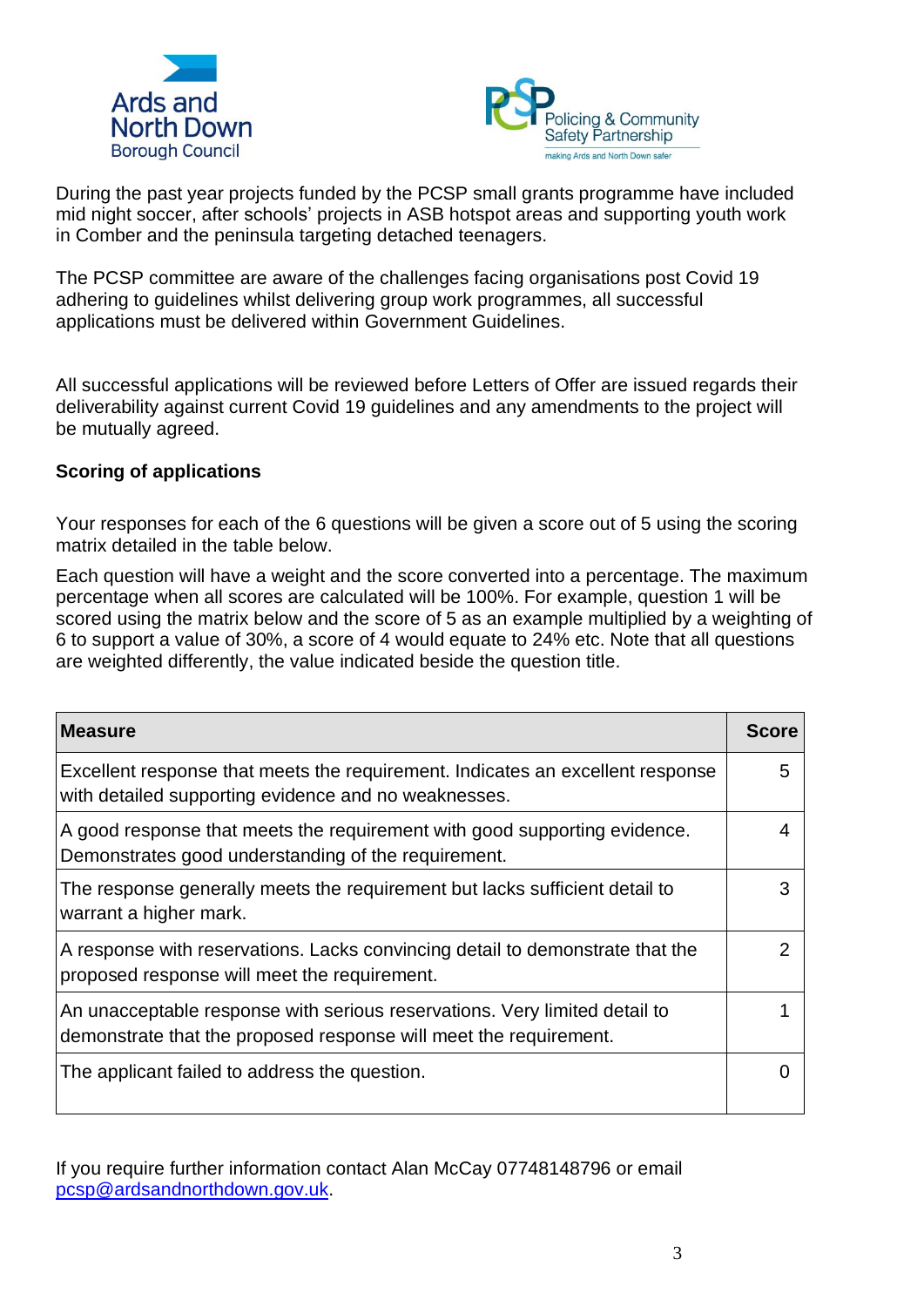



## **Project Performance Measures**

The projects which will be funded through the PCSP small grants programme are required to submit OBA progress reports against agreed performance measures. These are defined in 3 categories and form the basis of a mandatory quarterly reporting process.

| <b>Measure</b>         | <b>Description</b>                                                                                                                                                                                                                                                                                                                           | <b>Examples</b>                                                                                                                                                                                                                                                                                                                                                                                                                                                                                       |
|------------------------|----------------------------------------------------------------------------------------------------------------------------------------------------------------------------------------------------------------------------------------------------------------------------------------------------------------------------------------------|-------------------------------------------------------------------------------------------------------------------------------------------------------------------------------------------------------------------------------------------------------------------------------------------------------------------------------------------------------------------------------------------------------------------------------------------------------------------------------------------------------|
| How much did we do?    | The number of sessions,<br>events or activities that took<br>place and the number of<br>people who engaged in the<br>project being supported.                                                                                                                                                                                                | 14 sessions were delivered<br>50 young people were<br>engaged                                                                                                                                                                                                                                                                                                                                                                                                                                         |
| How well did we do it? | This is always a percentage<br>and relates to levels of<br>change or engagement.                                                                                                                                                                                                                                                             | % of the young people were<br>satisfied with the quality of<br>programme<br>% of the target group fed<br>back that they had<br>increased awareness of<br><b>ASB</b> issues                                                                                                                                                                                                                                                                                                                            |
| Is anyone better off?  | This will relate to the change<br>in levels of ASB in the<br>community targeted. It can<br>also relate to the changes in<br>the number of people who<br>will for example have an<br>increased awareness<br>regarding the consequences<br>of ASB or an increased<br>knowledge of the risks and<br>harm caused by excessive<br>drink and drugs | No & % reduction in ASB in<br>a hot spot area<br>No & % of participants with<br>increased awareness re the<br>consequences of ASB<br>No & % of participants with<br>an increased knowledge of<br>the risks and harm caused<br>by excessive drink and<br>drugs<br>No & % of participants who<br>will change behaviour etc.<br>No $&$ % participants with<br>increased confidence in PSNI<br>following engagement<br>No $\& \%$ participants more<br>likely to engage with PSNI<br>following engagement |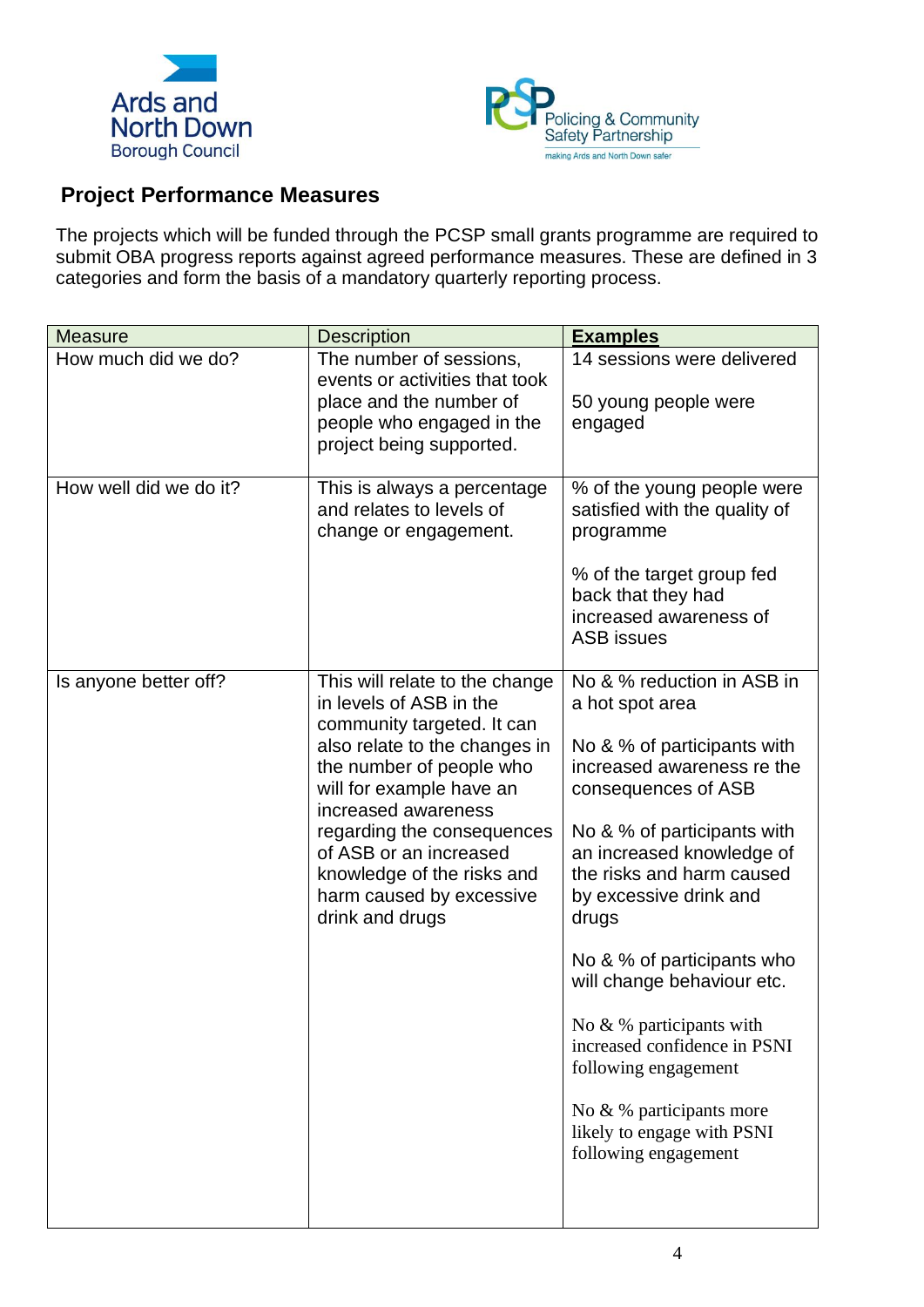



## Policing Community Safety Partnership **Small Grant Application Form 2022-23 (For Projects that address levels of Anti-Social Behaviour in hotspot areas within the Borough as defined under section 2.2.4 of the new PCSP action plan 2022-2023)**

**Ref No** *(for Council use)***:**

## **Please read guidance criteria before applying**

*(\*all sections must be completed)*

| Name of Group*    |             |
|-------------------|-------------|
| Name of Contact   |             |
| person*           |             |
| Postal Address of |             |
| Contact person*   |             |
|                   |             |
|                   | Postcode    |
| Telephone Number* | Home        |
|                   | <b>Work</b> |
|                   | Mobile      |
| Email address*    |             |

#### **About your proposal**

| What is the name of your project?                                                      |              |        |  |  |
|----------------------------------------------------------------------------------------|--------------|--------|--|--|
| When do you expect your project to                                                     | <b>Start</b> | Finish |  |  |
| happen?                                                                                |              |        |  |  |
| Please note projects should be completed by 1 <sup>st</sup> March 2023 with claims and |              |        |  |  |
| supporting information submitted to Council within 2 weeks of project closure.         |              |        |  |  |
| How many people do you expect to                                                       |              |        |  |  |
| participate in your project?                                                           |              |        |  |  |
| What Electoral Ward/ Postcode will                                                     |              |        |  |  |
| your project cover?                                                                    |              |        |  |  |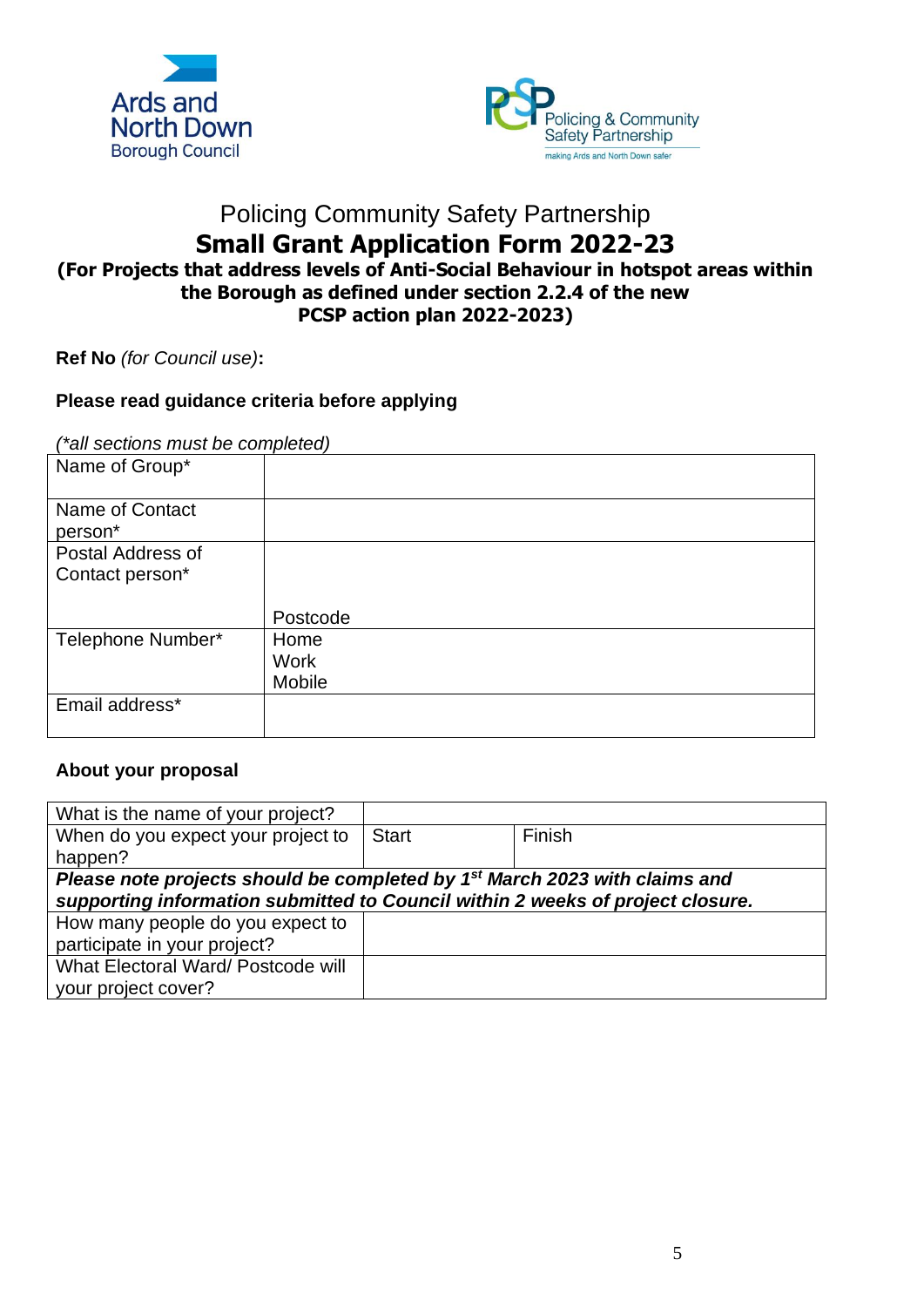



## **Q1 Please provide a short description of your proposal:(max value 30% weight of 6)**

| <b>Guidance Notes</b><br>Tell us what you<br>want the grant for:         |
|--------------------------------------------------------------------------|
| -What do you<br>intend to do?<br>-Detail the<br>activities that will     |
| take place.<br>-Age of the young<br>people<br>-Location of the           |
| ASB hotspot.<br>-How will you                                            |
| engage effectively<br>with the target<br>group?                          |
| -Detail how you<br>will publicise and<br>acknowledge<br>funding provided |
| by the PCSP.<br>-What other<br>agencies will you                         |
| work with?<br>-How will you<br>work with other                           |
| agencies such as<br>the Police and<br><b>PCSP Community</b>              |
| safety team?<br>What we fund<br>Venue hire<br>Facilitation               |
| Volunteer expenses<br>Programme<br>resources                             |
| Small items of<br>equipment<br><b>Travel costs</b>                       |
| <b>Activity costs</b><br>Detached youth<br>worker staff<br>What we don't |
| fund.<br>Consultancy<br>General youth work                               |
| with no clear link to<br>impacting ASB<br>Vehicles                       |
| Repairs and building<br>maintenance<br>Capital expenditure.              |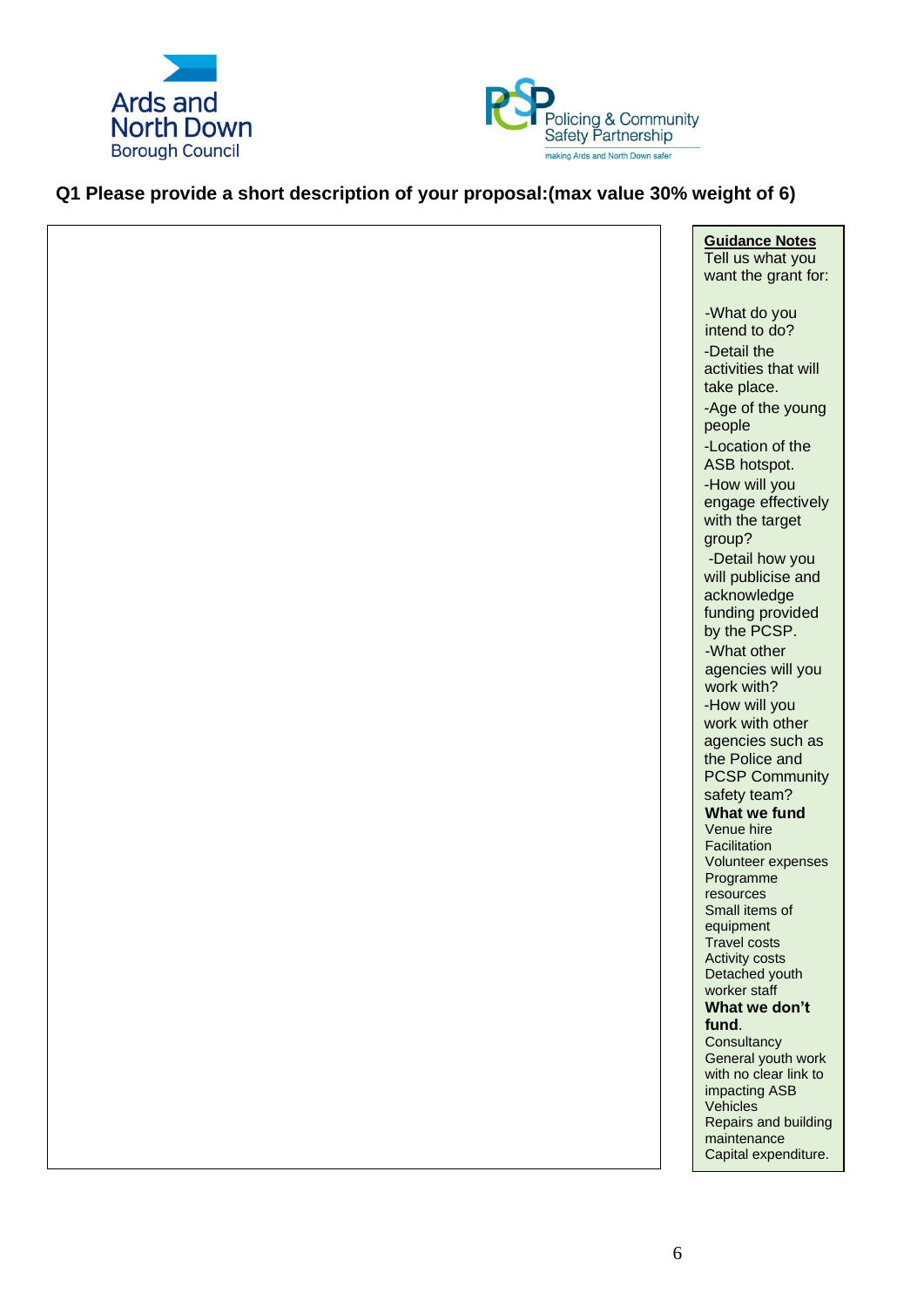



### **Q 2: Demonstration of need – (max value 10% weight of 2)**

You must demonstrate that there is a need for your proposed project, and how this has been demonstrated? You should support your answer using community surveys, public meetings, focus groups and/or external statistics such as PSNI ASB or Neighbourhood statistics, community plans and local knowledge or history of ASB in the targeted area.

#### e.g.

"During the past 12 months there have been a weekly gathering of 40 young people aged 12-18 at the square littering, creating noise and disturbing the local community. I attach a press cutting and email from local police officer.

#### **Guidance Notes**

#### **Question 1**

The Funding is only for a project addressing ASB primarily in existing hotspots. You need to clearly tell us how this project meets that criteria.

Please feel free to attach any relevant documents to support your application.

Give details of the ASB

Is it an ASB Hotspot and why?

Give details of number and frequency of incidents

Provide details of the involvement of other agencies such as the Police or Community Safety Team

Use police statistics, newspaper articles or primary research. e.g. local survey information from residents' groups,

youth leaders etc.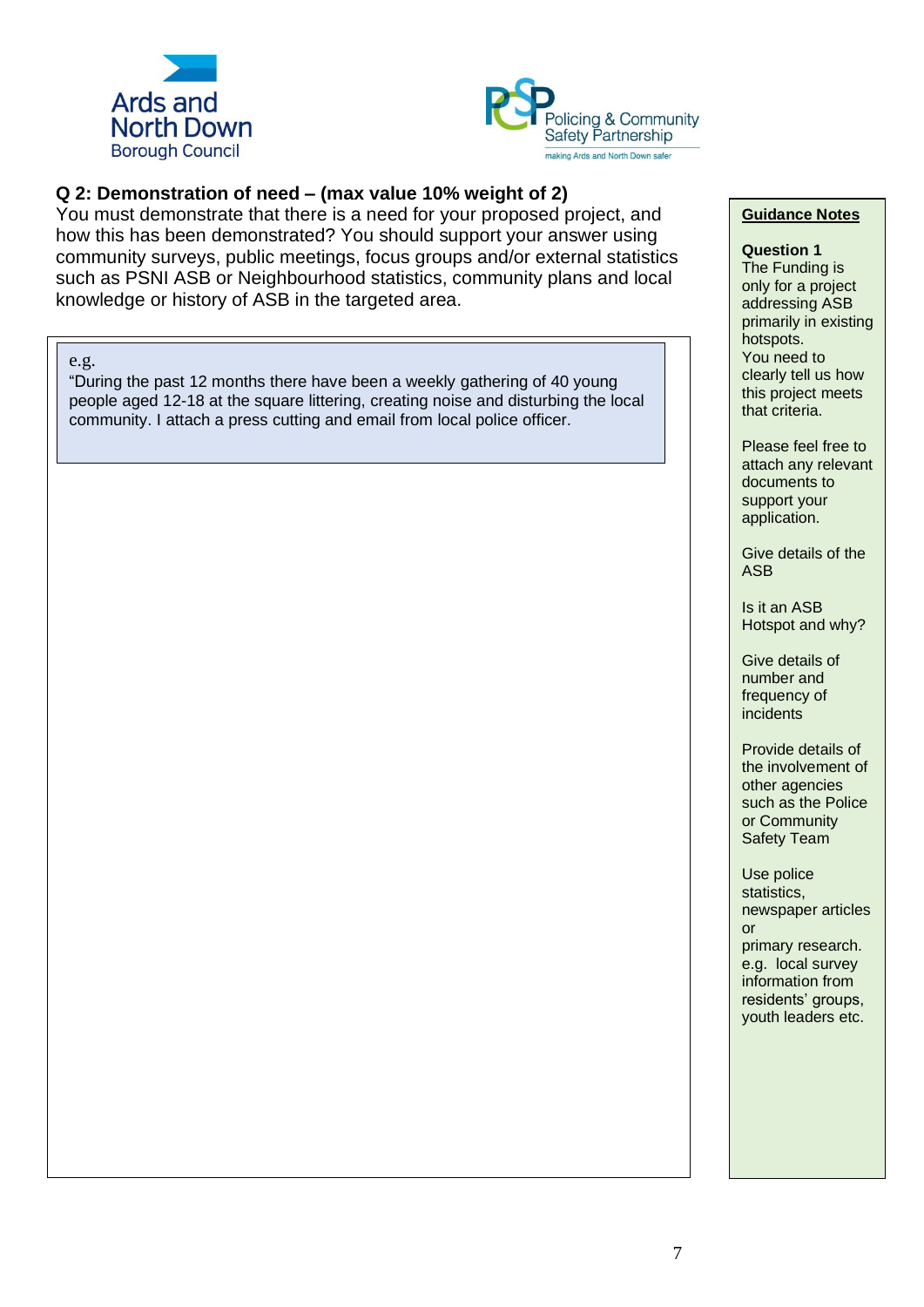



## **Q 3: Outputs and Activities, – (max value 20% weight of 4)**

You must define the number and range of activities that will take place see Project Performance Measures on page 4.

e.g.

9 detached sessions will be delivered in High Road Estate with 25, 14-15-year olds.

We will deliver 4 sessions with 12 young adults aged 16-18 discussing ASB in the local area and how we can connect with other agencies to support a safer

Q4: **Outcomes and Impact. – (max value 20% weight of 4)** You must demonstrate clear, realistic and measurable outcomes and impacts which you expect from the project linked to the performance measures defined on page 4

e.g. The project will see the following. 28 young people & 100% of participants with increased awareness re the consequences of ASB 14 young people & 80% of participants with an increased knowledge of the risks and harm caused by excessive drink and drugs 80 young people & 90% of participants who will exhibit changed behaviour etc.

### **Guidance Notes**

Question 3

Be specific about sessions, numbers attending, ages content and duration of programme

Question 4

We are looking for you to tell us what the project will specifically achieve during its lifetime.

e.g. People no longer gathering at a hot spot.

individuals previously involved in ASB integrating into the local community

Groups using other facilities and no longer causing a nuisance in a place.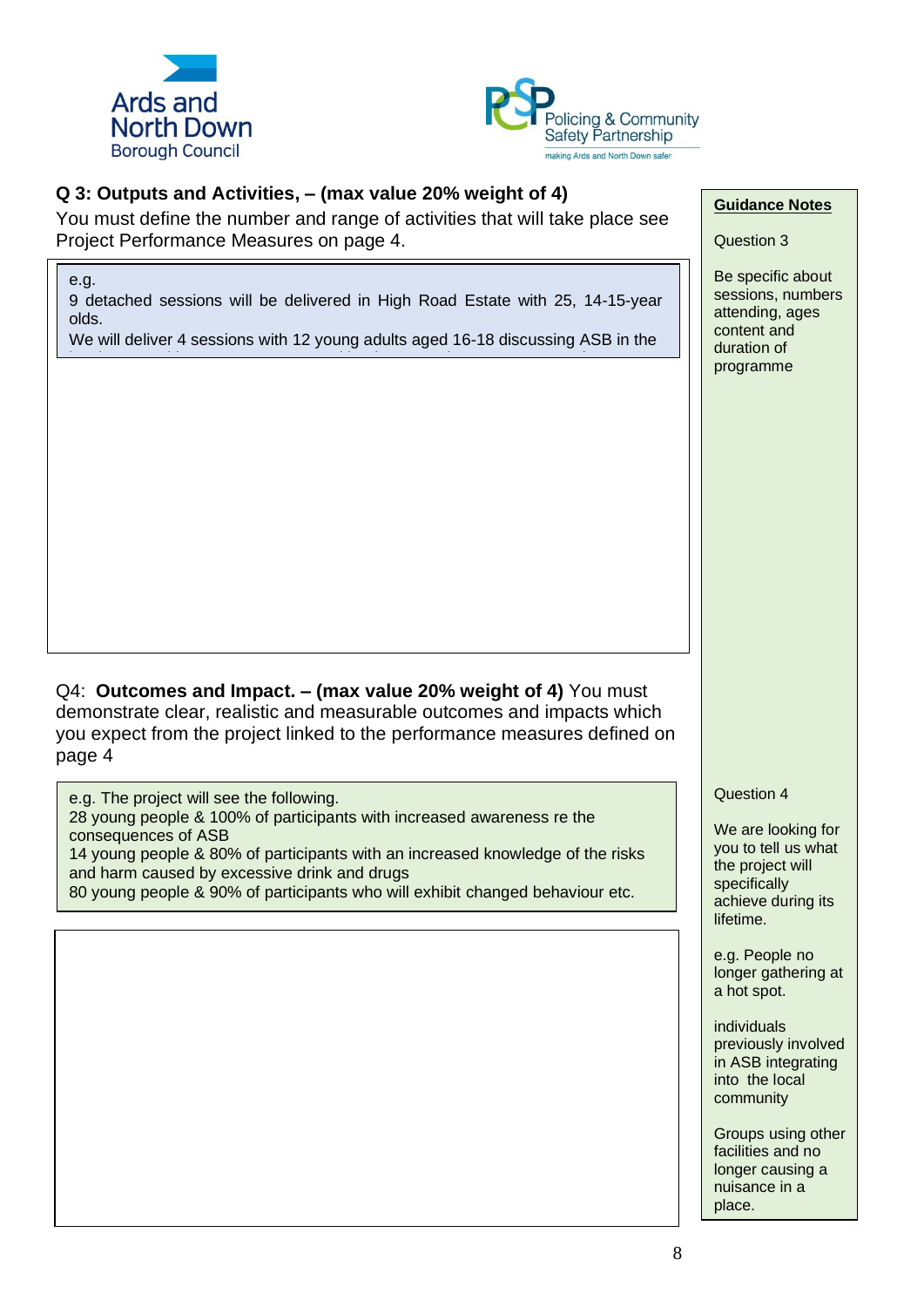



## **Q 5: Financial viability – (max value 10% weight of 2)**

You must submit an accurate financial proposal with a clear breakdown of "total" project costs. You must also acknowledge any other grant funding or income and the source of the grant aid. Your proposal must represent value for money.

*(grant applications will be considered up to a maximum of £5,000)*

| <b>Expenditure Details</b>                                                                                                |      | <b>Total Cost £</b> |                      | <b>Amount</b><br><b>Requested from</b><br><b>Ards and North</b><br><b>Down PCSP</b><br>(Max of £5000) | <b>Guidance Notes</b>                                                                                                                                                                                             |
|---------------------------------------------------------------------------------------------------------------------------|------|---------------------|----------------------|-------------------------------------------------------------------------------------------------------|-------------------------------------------------------------------------------------------------------------------------------------------------------------------------------------------------------------------|
| Hire of premises for 9 weeks October-<br>December) @ £50 per week                                                         | E.g. | £450.00             |                      | E.g. £3000                                                                                            | <b>Question 5</b><br>be clearly<br>listed with an                                                                                                                                                                 |
| Entry fees for 18 young people and 2<br>leaders @ £5 each x 2 events= £200                                                | E.g. | £200.00             |                      | E.g. £200.00                                                                                          | overall total for<br>project cost<br>provided.                                                                                                                                                                    |
|                                                                                                                           |      |                     |                      |                                                                                                       | Clearly state<br>the total<br>amount of<br>money<br>required from<br>the Ards and<br>North Down<br>PCSP.<br>This question<br>will be scored,<br>and we seek<br>precise details<br>as detailed in<br>the examples. |
|                                                                                                                           |      |                     |                      |                                                                                                       |                                                                                                                                                                                                                   |
| <b>Totals</b>                                                                                                             |      |                     |                      |                                                                                                       |                                                                                                                                                                                                                   |
|                                                                                                                           |      |                     |                      |                                                                                                       |                                                                                                                                                                                                                   |
| If the cost of the project is more than you have<br>applied for, have you identified the rest of the<br>funding you need? |      |                     | $\Box$ Yes $\Box$ No |                                                                                                       |                                                                                                                                                                                                                   |
|                                                                                                                           |      |                     |                      |                                                                                                       |                                                                                                                                                                                                                   |
| (b) Amount Pending                                                                                                        |      |                     | £                    |                                                                                                       |                                                                                                                                                                                                                   |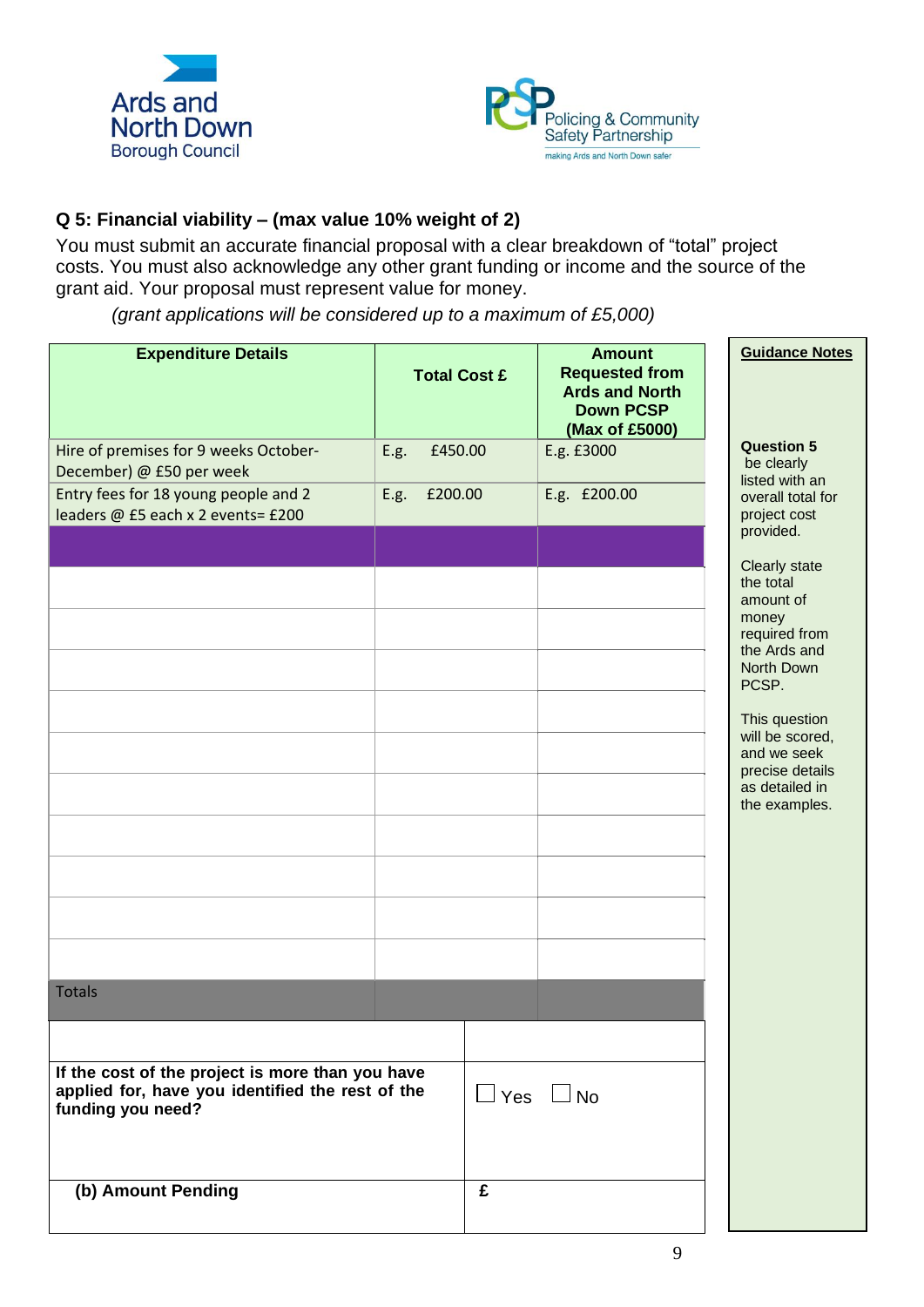



## **Question 6**

MONITORING AND EVALUATION – **– (max value 10% weight of 2)** How will you monitor the project to demonstrate?

- Appropriate performance indicators i.e. milestones, targets
- Monitoring i.e. evidence of activities
- Evaluation i.e. measuring the effectiveness/benefits and beneficiaries
- Quarterly cumulative projection of progress
- End of project evaluation report

Have you applied for or are you currently in receipt of funding for your project from any other funders? (Please tick appropriate box)

 $Yes \Box$  No  $\Box$ 

 *If yes, please complete the following table:* 

Note: - Ards and North Down Community Safety Partnership may seek evidence of letters of offer at a later point.

| Project<br><b>Title</b> | Name of<br><b>Funder</b> | Amount £ | <b>Applied for</b><br>& Date<br><b>Confirmation</b><br><b>Expected</b> | <b>Awarded</b> |
|-------------------------|--------------------------|----------|------------------------------------------------------------------------|----------------|
|                         |                          |          |                                                                        |                |
|                         |                          |          |                                                                        |                |
|                         |                          |          |                                                                        |                |

#### **Guidance Notes**

Question 6

Use of questionnaires with young people.

Records of nightly programme

Sign in records

Volunteer /participant feedback

Evaluation sheets following event delivery

Team meetings

Evidence of programme activity, pictures, video, written material.

Please provide details of all funding that your group has applied for or that your group is currently in receipt of from other funders for your project.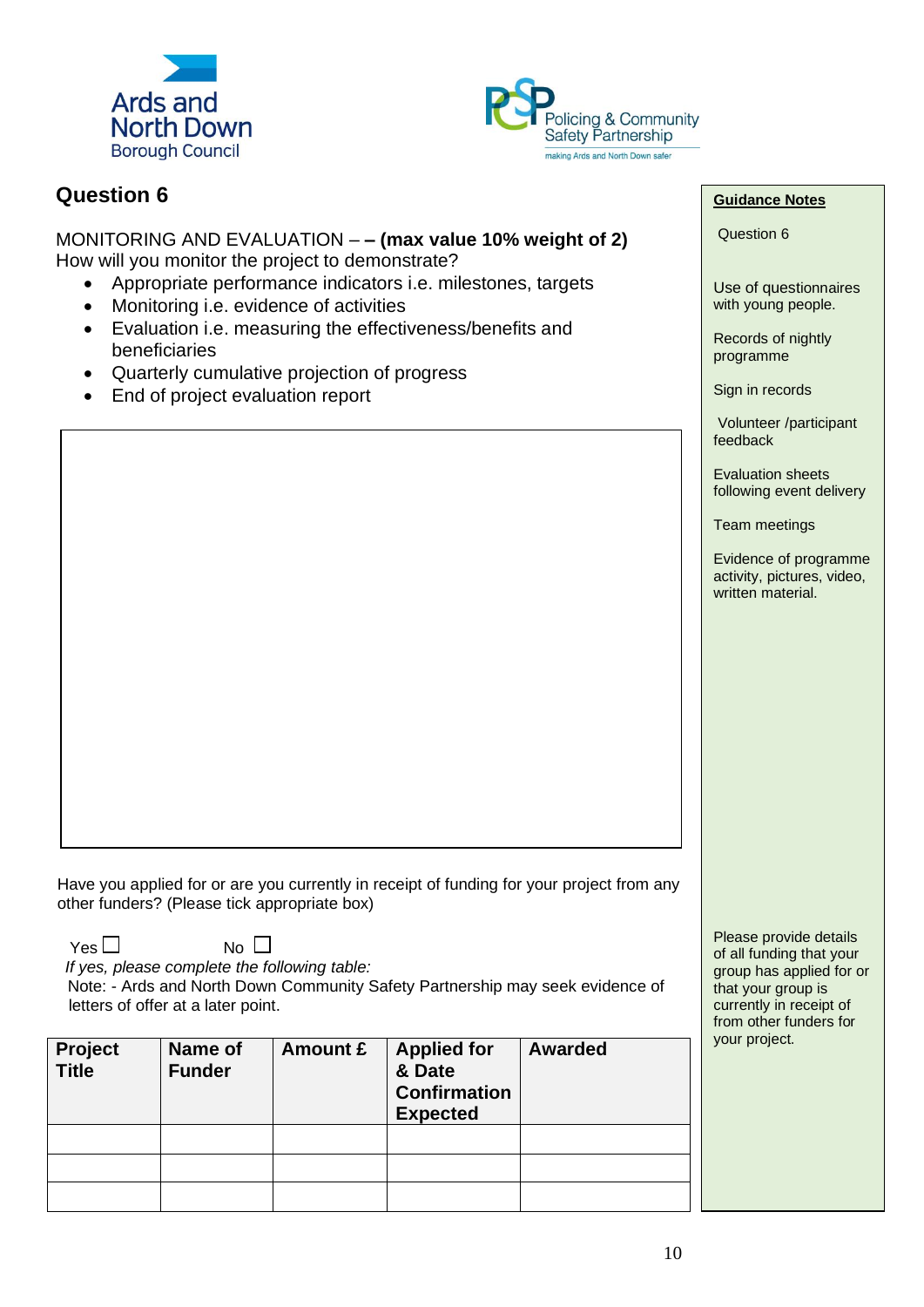



### **Declaration:**

**I confirm that, to the best of my knowledge and belief, all the information in this application form is true and correct. I understand that you may ask for more information at any stage of the application process.** 

Signed:

(If submitting electronically, please type name

Position in organisation: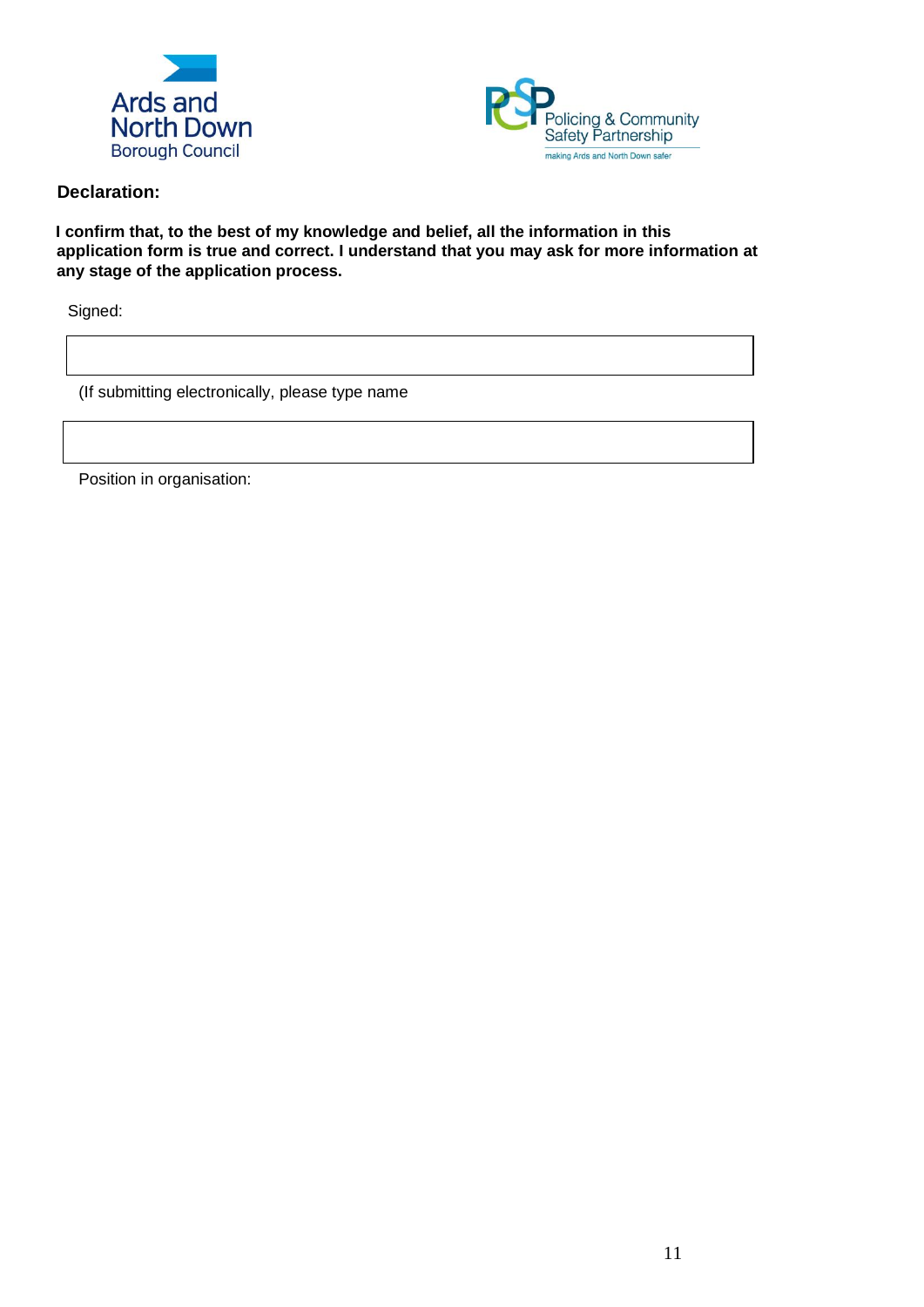



## **Section G**

## **ENCLOSURES CHECKLIST**

## **Have you previously uploaded the following on the Government Funding Database (GFD)? If not have you enclosed them with your fully completed application? Failure to provide all essential documents will result in application not being considered.**

| <b>Essential documents required</b>                                                       | Attached or additional information |
|-------------------------------------------------------------------------------------------|------------------------------------|
| Group Constitution (signed and dated)                                                     |                                    |
| Bank details: copy of original latest bank<br>statement                                   |                                    |
| Full list of current Office Bearers including full<br>contact details of 2 office bearers |                                    |
| Annual Report including Accounts, Bank<br>statement or inaugural Meeting minutes          |                                    |
| Copy of current public liability insurance and<br>employer liability if relevant.         |                                    |
|                                                                                           |                                    |

## **Safeguarding**

Do you have a safeguarding children and young people policy and or Adults who may be vulnerable policy? Yes/No (please attach)



Have all staff and volunteers with direct access to children and /or vulnerable adults been Access NI checked? Yes/No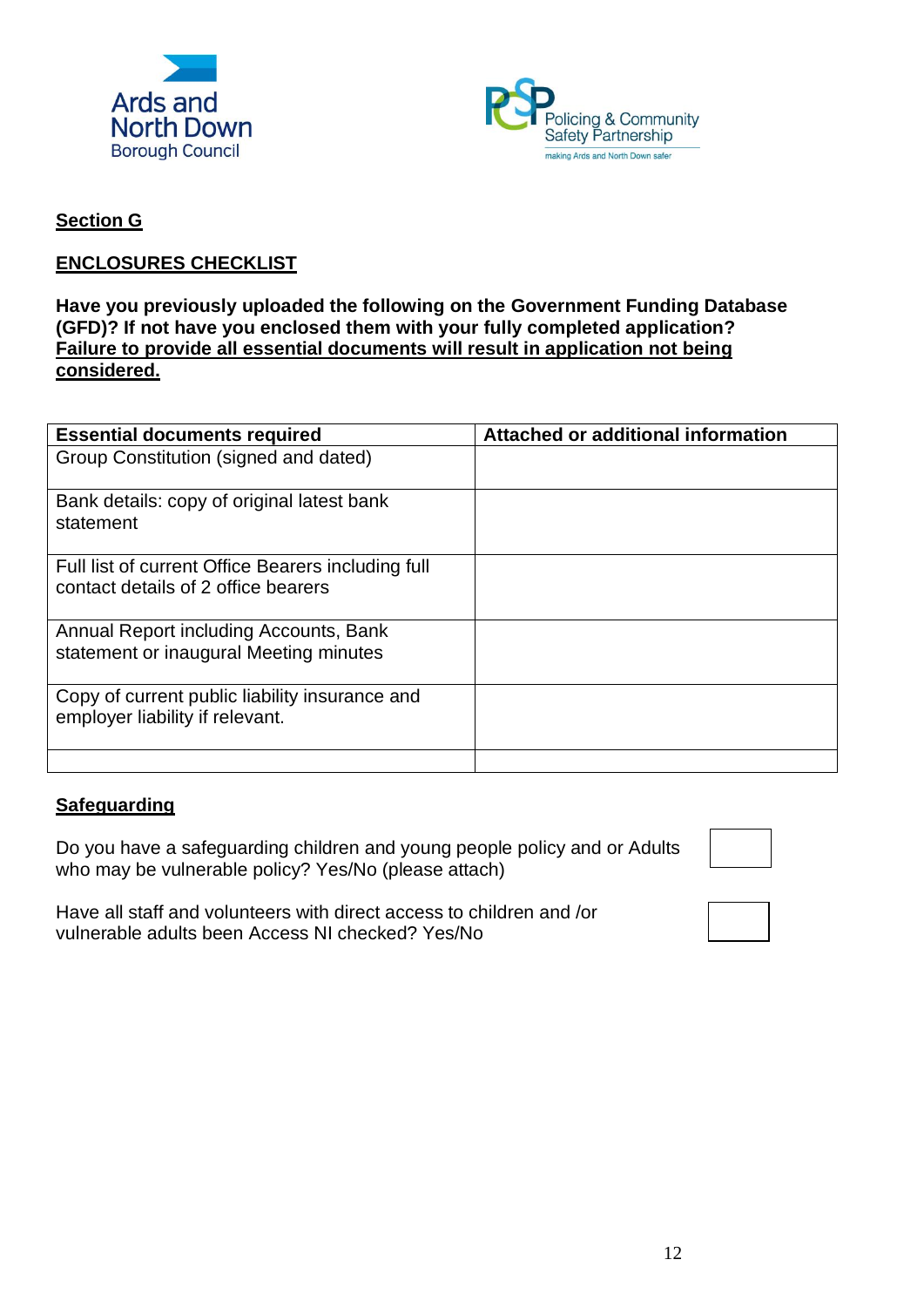



## **Declaration**

I/We hereby agree that the above documents will be:

- (i) held on the **Government Funding Database (GFD)** and are the most up to date and fit for purpose for this application period; **Y/N**
- (ii) We agree these documents may be made available to other public sector funders via the GFD. **Y/N**

I/We declare that all the information given is correct.

I/We declare that the group's financial procedures include adequate safeguards against fraudulent or corrupt actions.

I/We declare that no changes will be made to any of the proposals/ activities without the prior approval of Ards and North Down Borough Council.

**I/We declare that if successful we will meet with the PCSP Management team to discuss the best way to complete a programme evaluation ensuring the project level outcomes are achieved.**

I/We declare that we will acknowledge the Council as funders in any publicity if our application is successful.

It is understood that monies will only be paid out on the production of all original receipts and bank statements. Any grant funding deemed ineligible or not spent will be repayable to Ards and North Down Borough Council.

**Signed: Date:**

**Position in Group:**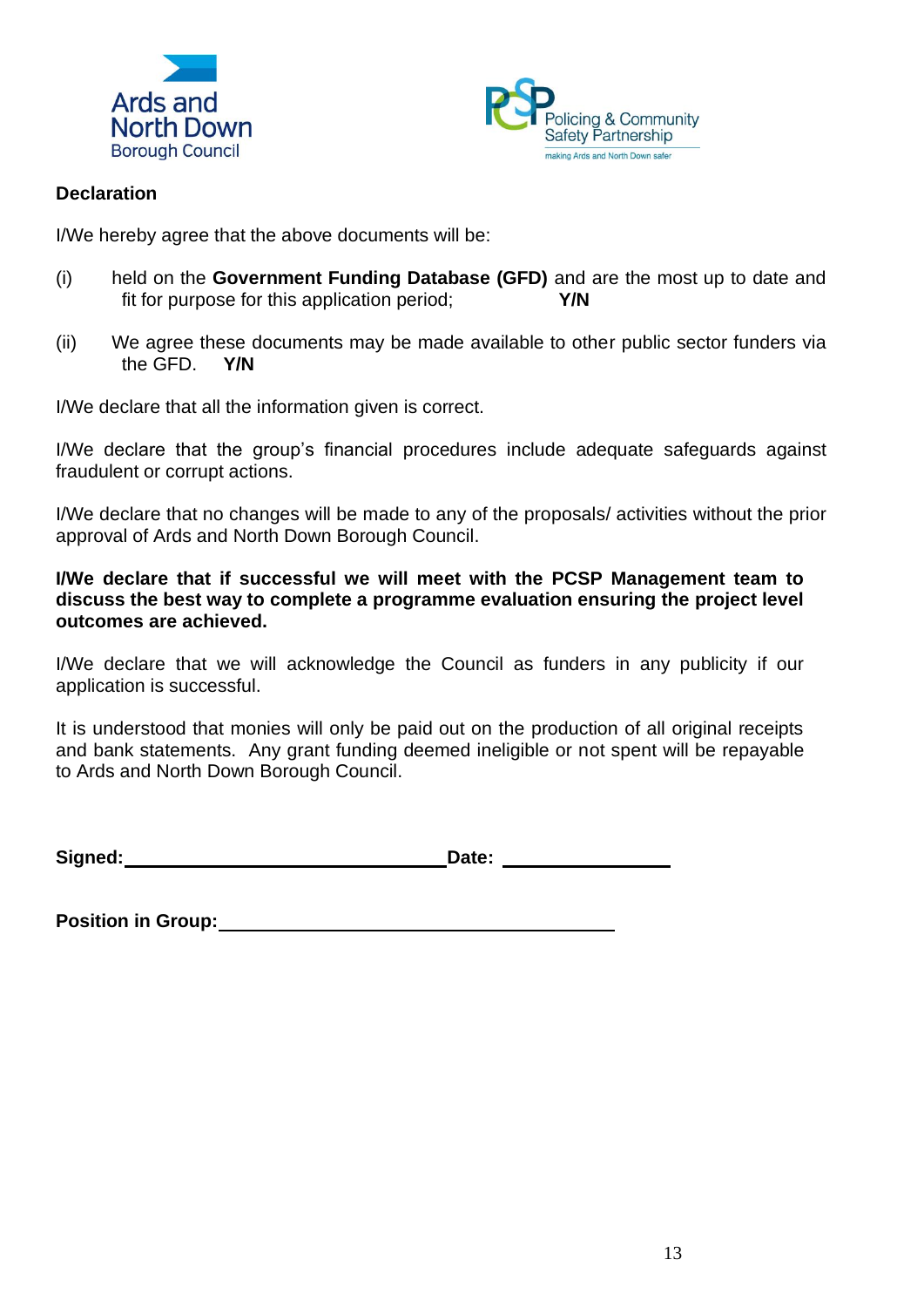



## **CLOSING DATE**

The deadline for submitting fully completed grant applications is: 4.00pm on Monday  $4<sup>th</sup>$ April 2022. Late applications will not be considered

**Due to Covid restrictions applications are to be emailed in pdf format with all documents listed in section G to** [pcsp@ardsandnorthdown.gov.uk](mailto:pcsp@ardsandnorthdown.gov.uk)

**In the subject box of the email insert "ASB Small Grant Application"**

**Applications received after this time will not be considered.**

**Confirmation of receipt of an application will be sent within 2 working days**

## **NOTICE TO ALL APPLICANTS:**

## **THE RESPONSIBILTY TO PROVIDE SUFFICIENT DETAIL IN ANY APPLICATION FOR COUNCIL'S CONSIDERATION RESTS WITH THE APPLICANT.**

## **SUPPORT AND ADVICE**

If you would like to discuss your proposed project, please contact the PCSP management team on 07748 148 796 or email pcsp@ardsandnorthdown,gov,uk

**This form is available in other formats on request.**